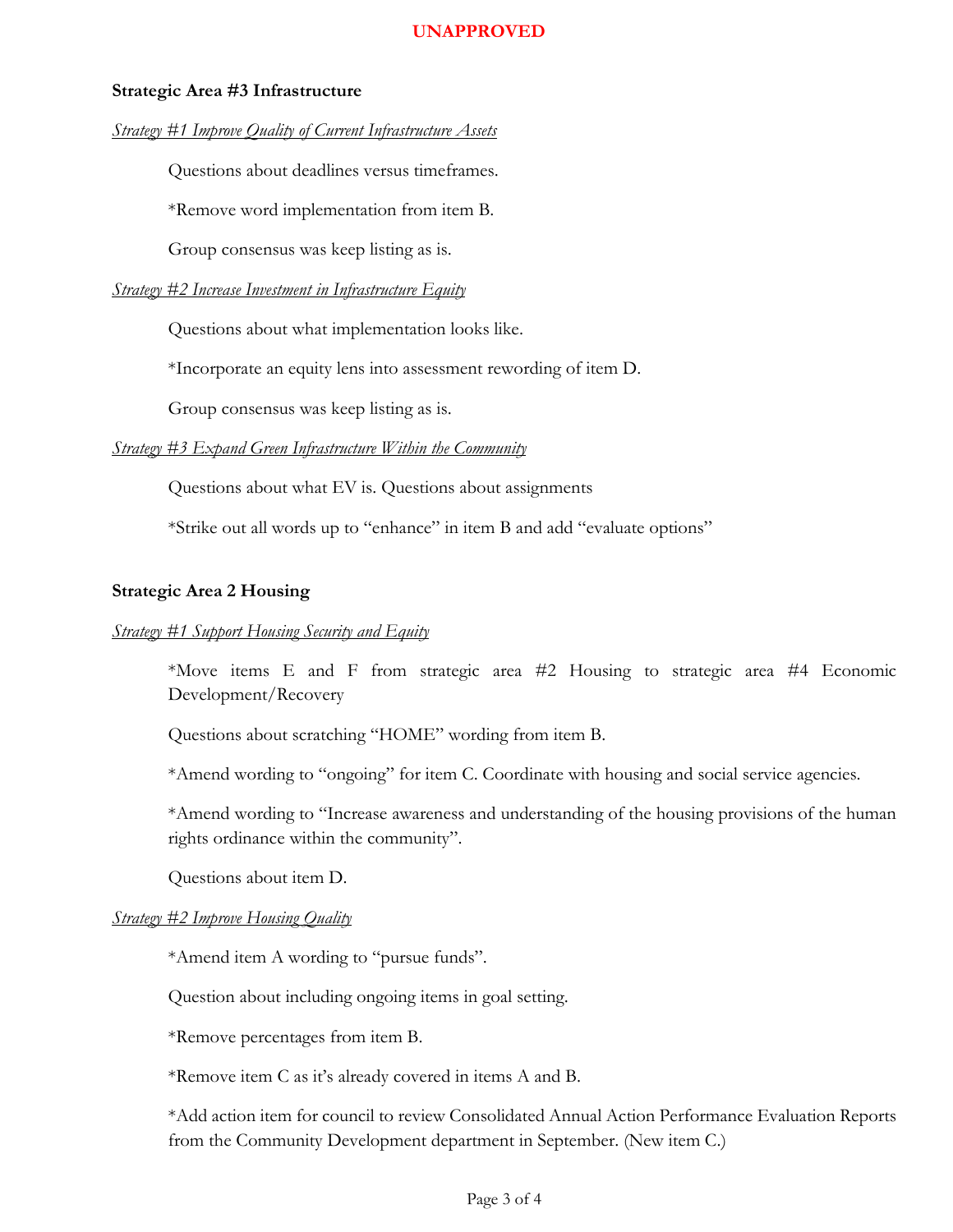### **Strategic Area #1 Public Safety & Well Being**

### *Strategy #1 Pursue Methods to Mitigate Community Violence*

\*Removing items C and D

\*Move Dual Credit item to strategic area #4 economic development and recovery under strategy #2 promote workforce development.

\*Combine strategy 1 and 2.

### *Strategy #2 Enhance and Expand Public Safety Resources*

\*Add items for "contract and conduct public safety review" to replace items A, B, and C.

\*A should read "contract and conduct public safety review"

\* B should read "council and staff work together to develop police investigation options"

\* C should read "formalize plan based on new information"

\*Removed item D

### *Strategy #3 Engage Community Organizations to Address Root Causes of Violence*

\*Was enveloped into strategies #1 and #2

### 5. **ADJOURNMENT**

James thanked council for their work.

Mayor Marlin announced next steps and declared the meeting adjourned at 8:00 PM

### Darcy Sandefur

Recording Secretary

**Minutes approved:** 1/24/2022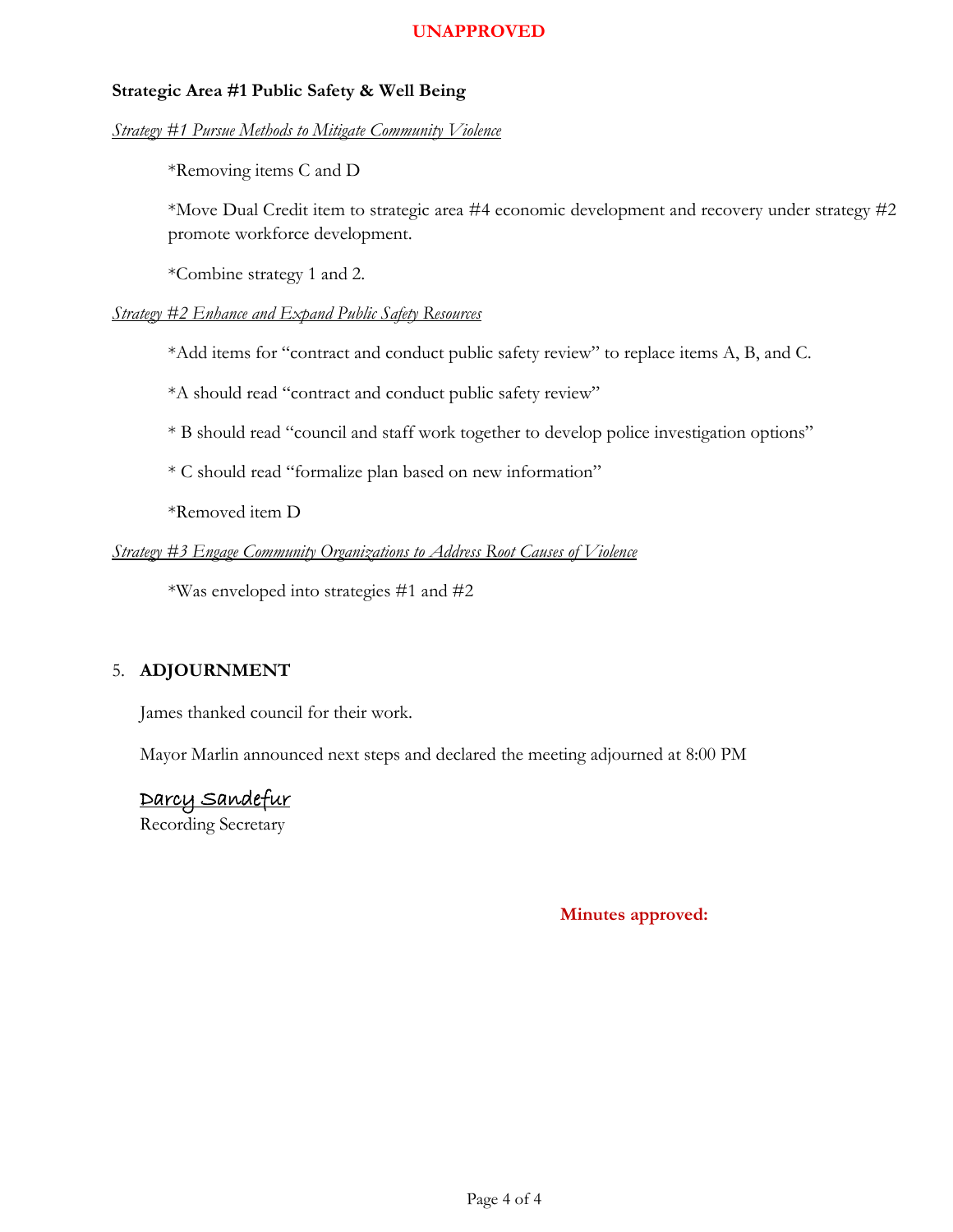# **City Council Strategic Goals 2022-23**

# **Strategic Area #1: Public Safety & Well-Being**

### *Strategies:*

1. Pursue methods to mitigate community violence.

| <b>Action Steps</b>                    | <b>Responsible</b> | <b>Timeframe</b> |
|----------------------------------------|--------------------|------------------|
| 1. Invest and enhance Self Made Kings. | L. Peppers         | 1 year           |
| 2. Dual Credit Program.                | C. Lauss           | 2 years          |
| 3. Exploratory of the Youth Counsel.   | Wu/L. Peppers      | 3 months         |
| 4. Provide "Tokens of Belonging".      | Bridgette B.       | 6 months         |

2. Enhance and expand public safety resources.

| <b>Action Steps</b>                                                        | Responsible                            | <b>Timeframe</b> |
|----------------------------------------------------------------------------|----------------------------------------|------------------|
| 1. Research new emergency response processes<br>used by other communities. | Council                                | 1 year           |
| 2. Review current Police allocation of time.                               | Police Staff                           | 1 year           |
| 3. Research new police investigative tools.                                | Police Staff                           | 1 year           |
| 4. Develop Vision Zero action plan.                                        | Bicycle and<br>Pedestrian<br>Committee | 3 months         |

3. Engage community organizations to address root causes of violence.

| <b>Action Steps</b>                       | Responsible   | <b>Timeframe</b> |
|-------------------------------------------|---------------|------------------|
| 1. Fund other Community organizations and | Sheila/Grants | 1 vear           |
| initiatives.                              |               |                  |
|                                           |               |                  |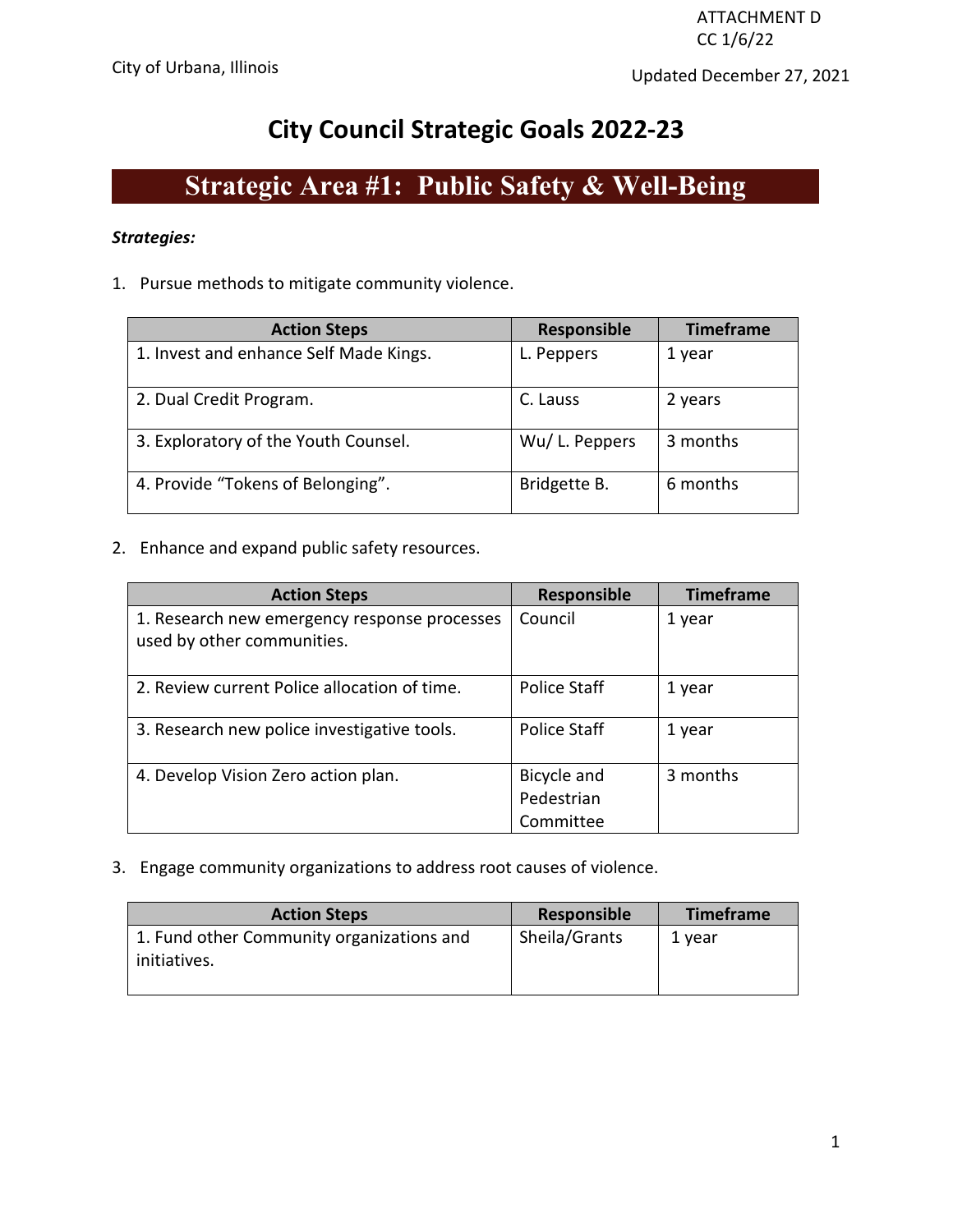# **Strategic Area #2: Housing**

### *Strategies:*

1. Support housing security and equity.

| <b>Action Steps</b>                                                                                                                                                  | Responsible                                             | <b>Timeframe</b> |
|----------------------------------------------------------------------------------------------------------------------------------------------------------------------|---------------------------------------------------------|------------------|
| 1. Complete Home ARP action plan.                                                                                                                                    | <b>Grants Manager</b>                                   | 180 days         |
| 2. Determine amount of ARPA funds to set<br>aside to align with the identified needs and gaps<br>in HOME ARP action plan.                                            | RPC process                                             | 180 days         |
| 3. Coordinate agency programming and funding<br>to address and reduce homelessness.                                                                                  | Community<br>Development                                | 180 days         |
| 4. Enforce Human Rights Ordinance by<br>educating community, landlords, and residents<br>with through workshops to help understands<br>rights and responsibilities.  | Human Rights &<br><b>Equity Officer</b><br>(Carla Boyd) | Ongoing          |
| 5. Partner with City of Champaign to<br>strengthen Champaign Diversity Advancement<br>Program (CDAP) and system of minority,<br>veteran, and women owned businesses. | Human Rights &<br><b>Equity Officer</b>                 | 180 Days         |
| 6. Merge together lists of Urbana businesses<br>that currently exist and utilize that to work<br>toward creating a business registry that's<br>update annually.      | Human Rights<br>and IT                                  | 180 days         |

2. Improve housing quality.

| <b>Action Steps</b>                                                                                                               | <b>Responsible</b>       | <b>Timeframe</b> |
|-----------------------------------------------------------------------------------------------------------------------------------|--------------------------|------------------|
| 1. Pursue and identify funds to rehabilitate<br>dilapidated homes in targeted neighborhoods.                                      | Community<br>Development | Ongoing          |
| 2. Provide targeted assistance for home rehabs<br>and repairs for seniors, persons with disabilities,<br>and low-income (60-80%). | Community<br>Development | Ongoing          |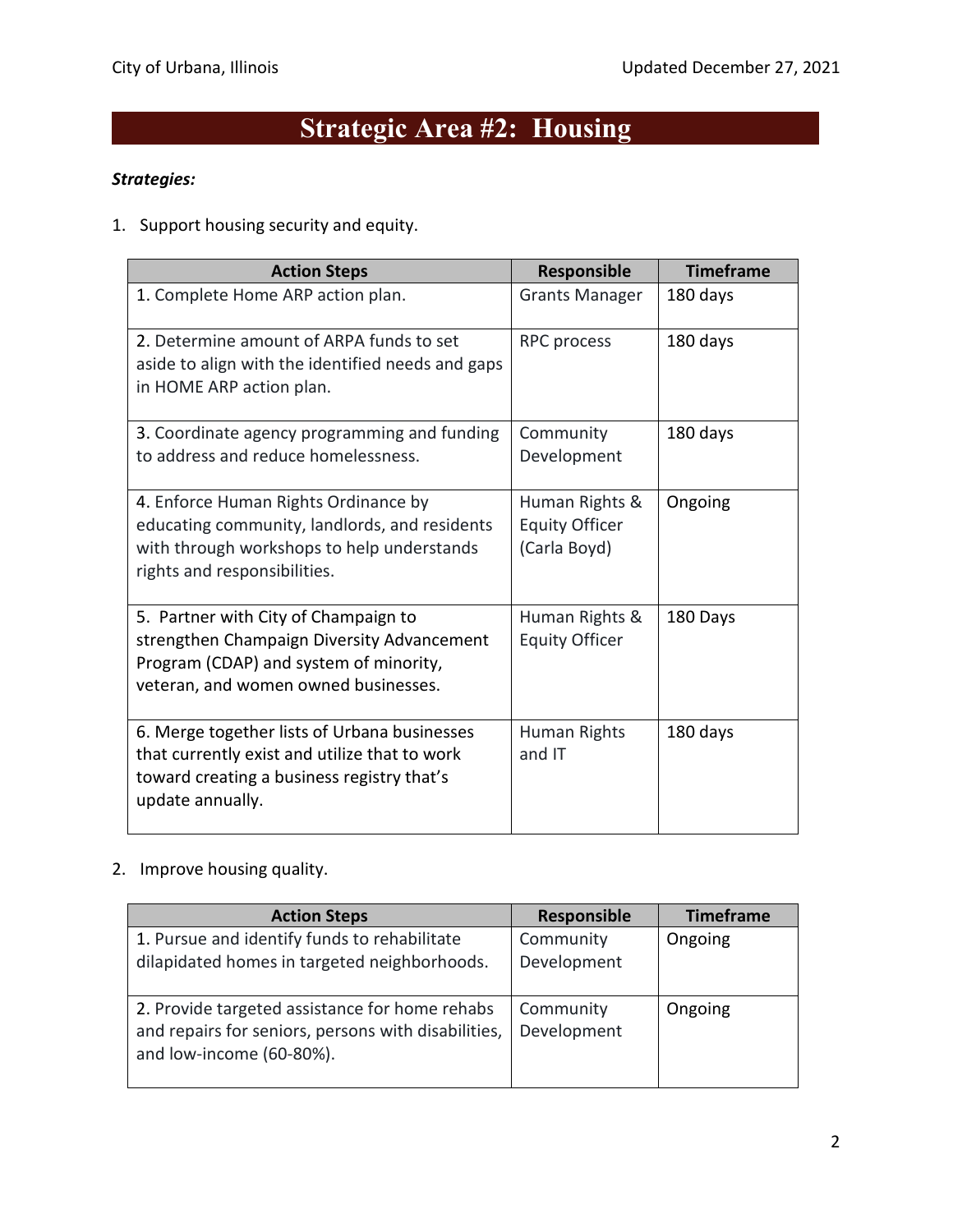| 3. Provide assistance to improve infrastructure   Community |             | Ongoing |
|-------------------------------------------------------------|-------------|---------|
| of home owned properties.                                   | Development |         |

# **Strategic Area #3: Infrastructure**

# *Strategies:*

1. Improve quality of current infrastructure assets.

| <b>Action Steps</b>                                                                                                                   | <b>Responsible</b>   | <b>Timeframe</b> |
|---------------------------------------------------------------------------------------------------------------------------------------|----------------------|------------------|
| 1. Develop asset management plan of existing<br>infrastructure (lighting, traffic signals, sanitary<br>system, and bridges).          | <b>Public Works</b>  | Dec. 2022        |
| 2. Develop implementation plan for funding,<br>level of service, and to replace/repair/build<br>infrastructure (based on assessment). | <b>Public Works</b>  | April 2023       |
| 3. Update city infrastructure codes<br>(subdivision/land development).                                                                | Public works &<br>CD | Dec. 2022        |

# 2. Increase the investment in infrastructure equity.

| <b>Action Steps</b>                                      | <b>Responsible</b>  | <b>Timeframe</b> |
|----------------------------------------------------------|---------------------|------------------|
| 1. Solicit community input for use of EQL                | Executive and       | Early March      |
| funding.                                                 | <b>Public Works</b> | 2022             |
| 2. Implement EQL selected projects                       | Public Works,       | Dec. 2022        |
|                                                          | BPAC, Exec.         |                  |
| 3. Develop budget and strategy to take                   | <b>Public Works</b> | Summer 2023      |
| advantage of infrastructure grant funding                | and CD              | (end of FY24)    |
| (select grants, have "shovel-ready" projects)            |                     |                  |
| 4. Identify areas with inequitable infrastructure        | <b>Public Works</b> | Dec. 2022        |
| and incorporate into priorities evaluation               |                     |                  |
| (lights, traffic, sanitary).                             |                     |                  |
| *Assess pavement, sidewalks, green space, etc.<br>later. |                     |                  |
|                                                          |                     |                  |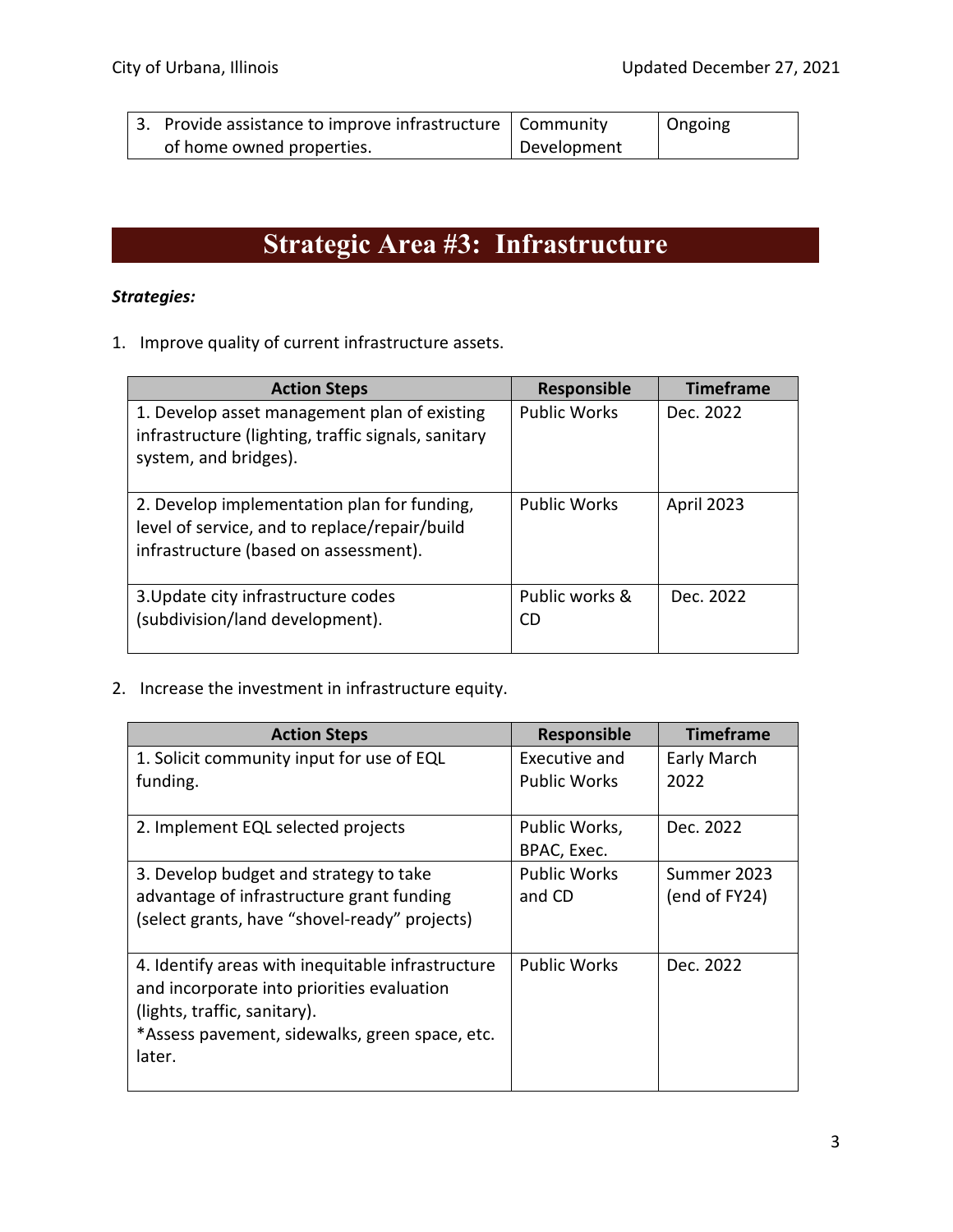3. Expand "Green" infrastructure within the community.

| <b>Action Steps</b>                                                                                                                                                                        | <b>Responsible</b>          | <b>Timeframe</b> |
|--------------------------------------------------------------------------------------------------------------------------------------------------------------------------------------------|-----------------------------|------------------|
| 1. Explore possible locations and funding for EV<br>infrastructure.                                                                                                                        | Public works,<br><b>SAC</b> | Dec. 2022        |
| 2. Evaluate options for incorporating methods<br>(codes, technologies, natural assets, etc.) to<br>enhance sustainability and climate resiliency on<br>city-owned property and facilities. | Public works,<br>Finance    | Dec. 2022        |
| 3. Explore "green" tax revenue (ex: plastic bags)<br>and green revolving funds.                                                                                                            | PW, SAC,<br>Finance, Legal  | Dec. 2022        |

# **Strategic Area #4: Economic Recovery & Development**

# *Strategies:*

1. Support current local businesses.

| <b>Action Steps</b>                                                                                                                                                                                                                                                                           | Responsible                                                                       | <b>Timeframe</b>            |
|-----------------------------------------------------------------------------------------------------------------------------------------------------------------------------------------------------------------------------------------------------------------------------------------------|-----------------------------------------------------------------------------------|-----------------------------|
| 1. Expand small business pandemic support to<br>non-traditional Urbana businesses (e.g., on-line,<br>food truck, mobile).                                                                                                                                                                     | 1. Council<br>(identifying<br>funding)<br>2. ED Staff<br>(developing<br>criteria) | FY2023 Budget<br>(6 months) |
| 2. Identify one or more sites Downtown <sup>*</sup> that<br>the City will target for development with at<br>least 100 units of market rate housing.<br>*Area of Downtown defined as both sides of<br>these border streets and everything in<br>between: Illinois, Race, University, and Vine. | Mayor/staff                                                                       | 4 months                    |
| 3. Survey local businesses that are minority-<br>owned to determine what monetary and/or<br>non-monetary assistance the City can provide<br>and present recommendations that can be<br>achieved with existing funding.                                                                        | <b>ED Staff</b>                                                                   | 9 months                    |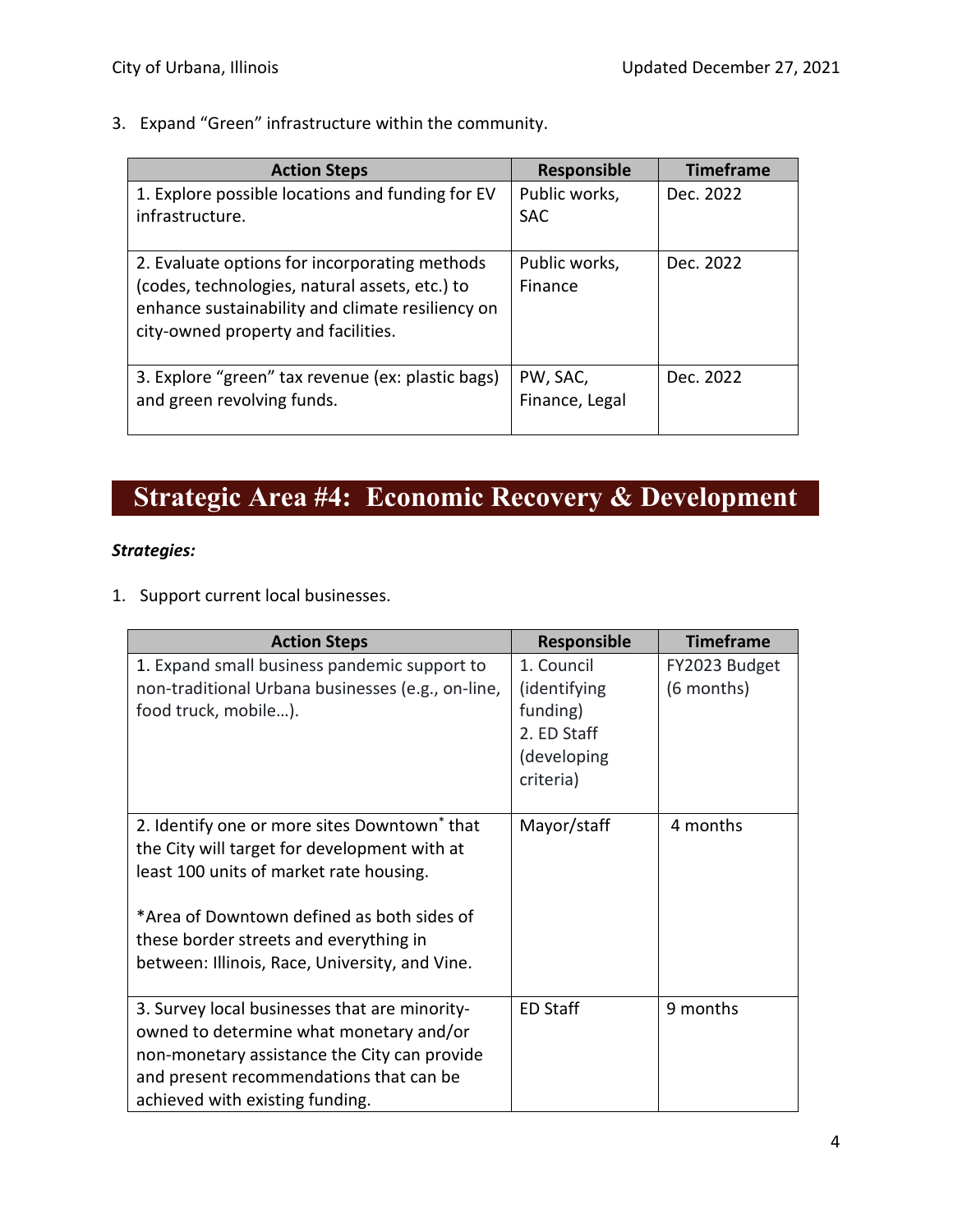2. Promote workforce development.

| <b>Action Steps</b>                                                                                                                                                              | <b>Responsible</b>                                                                                                              | <b>Timeframe</b> |
|----------------------------------------------------------------------------------------------------------------------------------------------------------------------------------|---------------------------------------------------------------------------------------------------------------------------------|------------------|
| 1. Explore the creation of an incentive program<br>to encourage people to take retail, restaurant,<br>hospitality jobs (in collaboration with partners,<br>e.g., Parkland, RPC). | City<br>Administrator's<br>Office $-$ in<br>collaboration<br>with the Urbana                                                    | 60 days          |
|                                                                                                                                                                                  | Free Library staff                                                                                                              |                  |
| 2. Collaborate with Parkland College to develop<br>a robust and unique marketing program to<br>enroll Urbana residents in the SWFT program.                                      | 1. Mayor<br>(identifying<br>funding)<br>2. Local<br>marketing firm<br>(developing and<br>implementing<br>marketing<br>campaign) | 6 months         |

3. Recruit new businesses and industries.

| <b>Action Steps</b>                                                                                                                                                      | <b>Responsible</b>                                                                                                                          | <b>Timeframe</b> |
|--------------------------------------------------------------------------------------------------------------------------------------------------------------------------|---------------------------------------------------------------------------------------------------------------------------------------------|------------------|
| 1. Recruit a new hotel to the Cunningham<br>Avenue corridor near I-74 to leverage the<br>demand generated by the Rantoul Sports<br>Complex.                              | ED Staff                                                                                                                                    | 12 months        |
| 2. Study the challenges facing childcare<br>providers in Urbana and develop a strategy to<br>attract an additional 100 childcare slots into<br>Urbana.                   | 1. Mayor/Council<br>(identifying<br>funding)<br>2. Outside<br>contractor/limited<br>term employee<br>(conduct<br>study/develop<br>strategy) | 12 months        |
| 3. Create an incentive package to attract a new<br>cannabis dispensary that has a minority owner<br>and identify potential locations that are<br>available for this use. | <b>ED Staff</b>                                                                                                                             | 4 months         |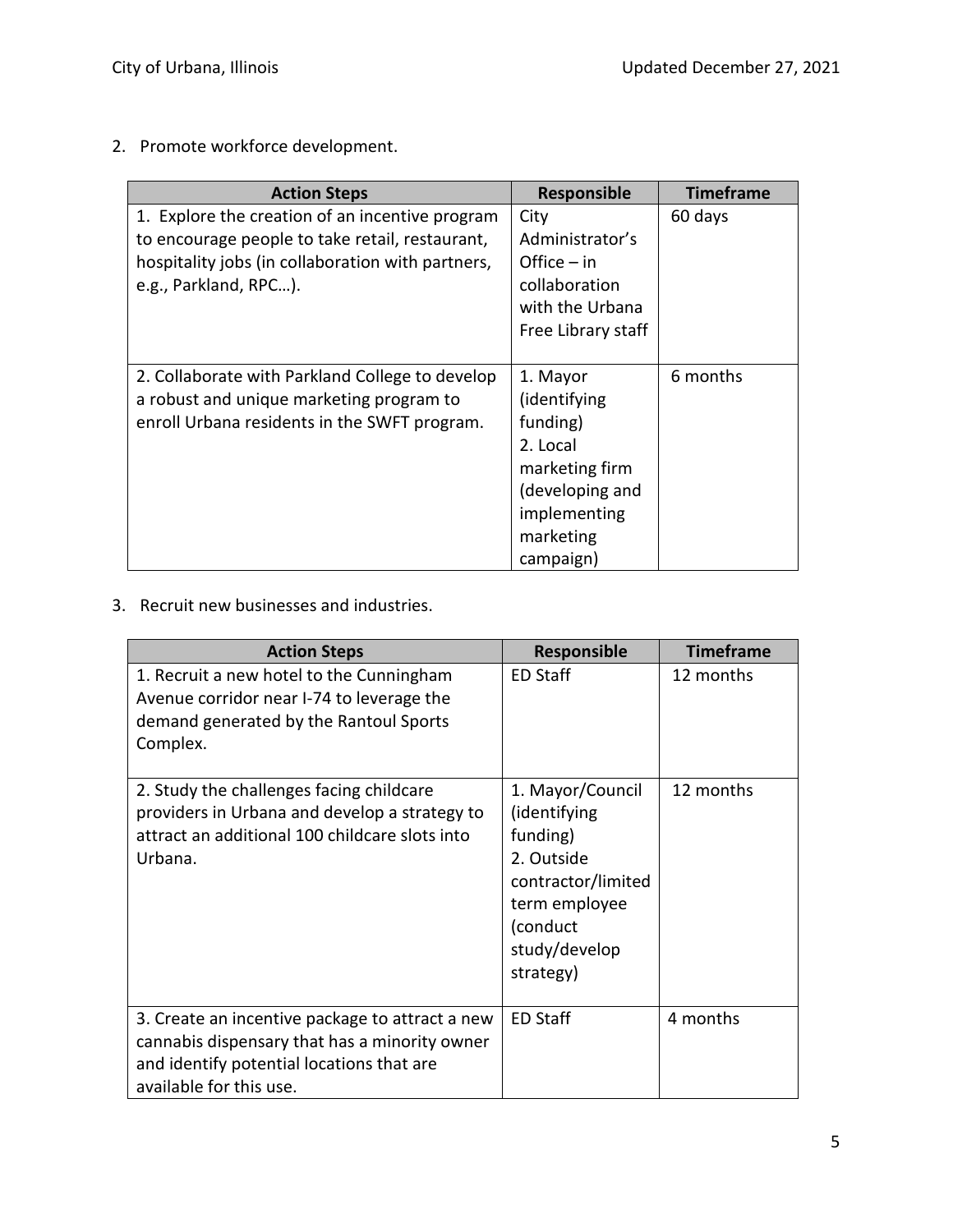| 4. Identify Downtown destinations for future | 1. Mayor     | 6-9 months |
|----------------------------------------------|--------------|------------|
| Hotel Royer guests and develop a plan to     | (identifying |            |
| enhance the safety and aesthetics of         | funding)     |            |
| pedestrian paths of travel to those          | 2. Outside   |            |
| destinations.                                | contractor   |            |
|                                              |              |            |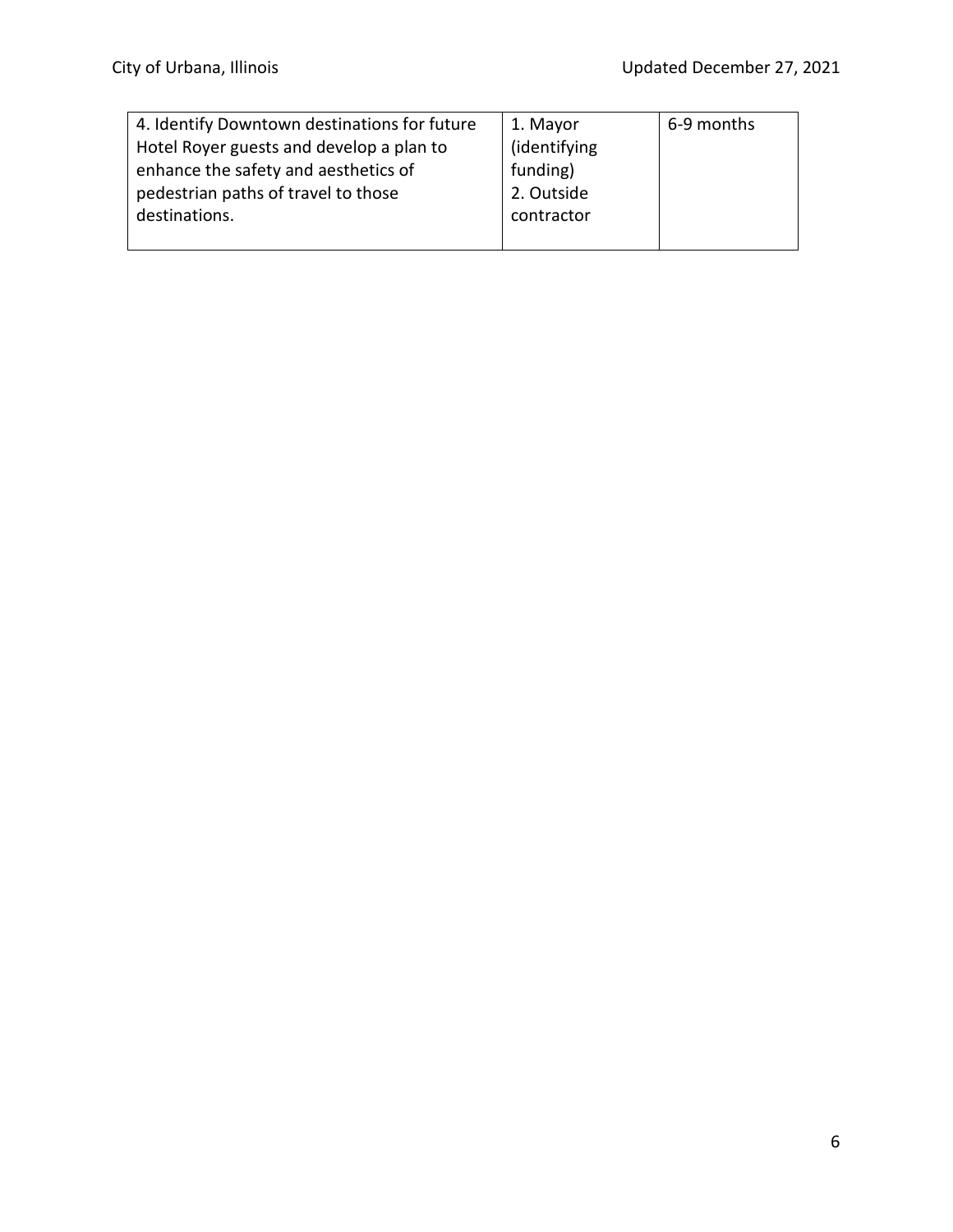### WORKING DRAFT (as of JANUARY 6, 2022 Mayor/

# City Council Strategic Goals 2022-23

### ATTACHMENT E CC 01/06/2022

Color Scheme: Strategies: 1. Pursue methods to mitigate community violence. Action Steps -- Short-Term Responsibility Duration Resources ARPA Eligible? a) Fund community organizations that address the root a) Fund community organizations that address the root Mayor/Council 12 months ARPA ARPA Causes of community gun violence b) Enhance City programs that address root causes of b) Ennance City programs that address root causes of Executive 12 months and the same ARPA violence (e.g., Self Made Kingz) c) Identify and fund options that enhance current police investigative and operational capacity to address community violence and solve serious crimes Police / Council / Executive 3 months 2. Enhance and expand public safety resources. Action Steps -- Long-Term **Responsibility Duration Responsibility Duration** Resources ARPA Eligible? a) Contract for and complete a Public Safety Review Council/Executive/Police/Fir e 12 months b) Develop a comprehensive safety plan, including funding requirements, based on the results and Council/Executive/Police/Fir 6 months Strategic Area #1: Public Safety & Well-Being Available Funds or Eligible Expense Incomplete Funding or Contingent Eligibility No Funds or Not Eligible

e

Action Steps are listed in priority order and intended to be done in sequence.

recommendations of the Public Safety Review and

available funding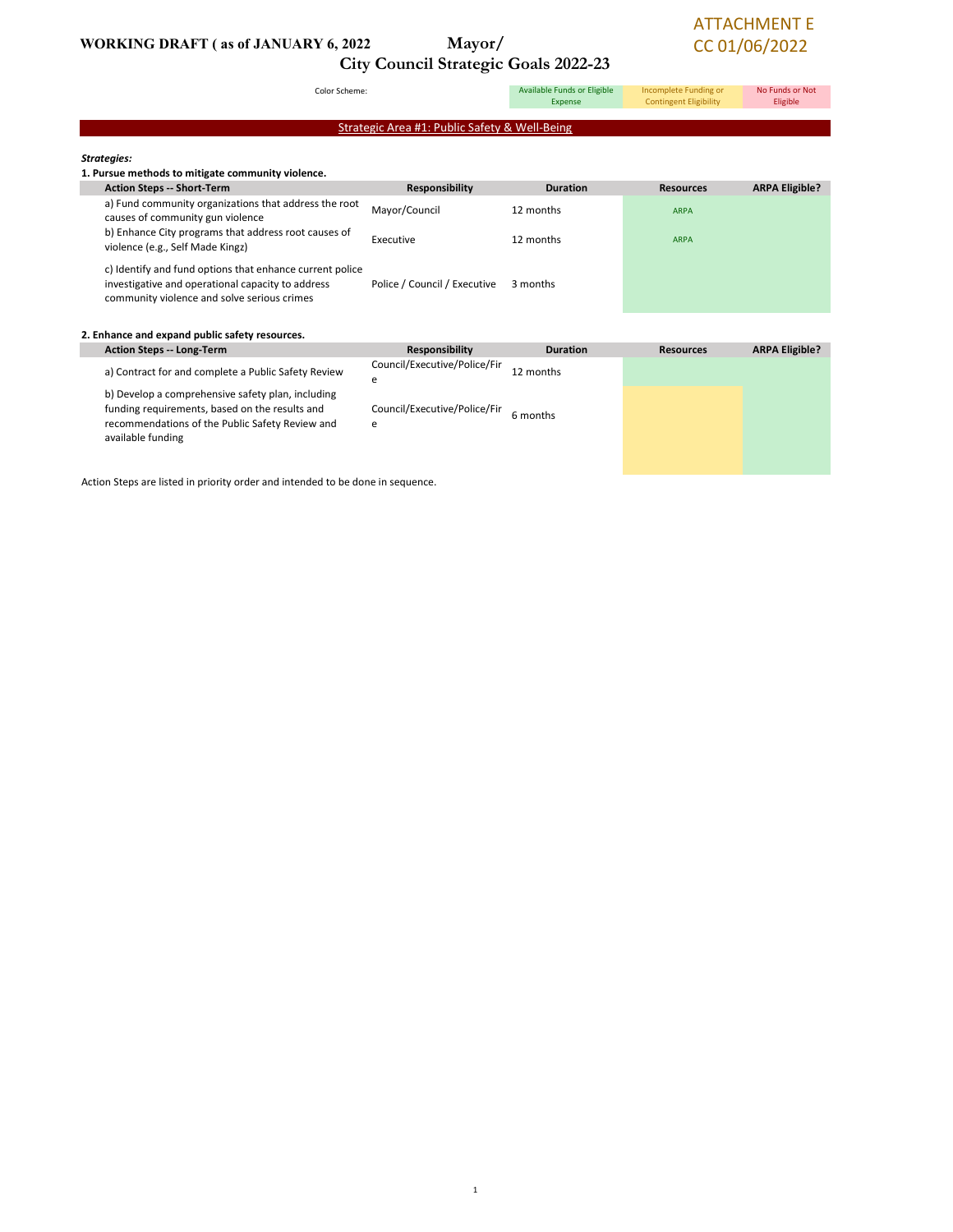# City Council Strategic Goals 2022-23

### Strategic Area #2: Housing

#### Strategies:

#### 1. Support Housing security and equity.

|  | <b>Action Steps</b>                                     | Responsibility               | <b>Duration</b>  | <b>Resources</b>      | <b>ARPA Eligible?</b> |
|--|---------------------------------------------------------|------------------------------|------------------|-----------------------|-----------------------|
|  | a) Complete Home ARP Action Plan                        | <b>Community Development</b> | 6 months         | <b>HOME ARPA</b>      | <b>HOME ARPA</b>      |
|  | b) Determine amount of ARPA funds to set aside to align |                              |                  |                       |                       |
|  | with the identified needs and gaps in Home ARP Action   | Mayor/Council                | 6 months         | <b>HOME ARPA/ARPA</b> | <b>HOME ARPA/ARPA</b> |
|  | Plan                                                    |                              |                  |                       |                       |
|  | c) Coordinate with housing and social service agencies  | <b>Community Development</b> | Ongoing          | <b>HOME ARPA/ARPA</b> | <b>HOME ARPA/ARPA</b> |
|  | to reduce homelessness                                  |                              |                  |                       |                       |
|  | d) Enhance compliance with the housing provisions of    |                              |                  |                       |                       |
|  | the Human Rights Ordinance by educating landlords;      | Executive                    | Ongoing          |                       |                       |
|  | increase awareness and understanding of the same with   |                              |                  |                       |                       |
|  | the community and tenants                               |                              |                  |                       |                       |
|  |                                                         |                              |                  |                       |                       |
|  | 2. Improve housing quality.                             |                              |                  |                       |                       |
|  | <b>Action Steps</b>                                     | Responsibility               | <b>Timeframe</b> | <b>Resources</b>      | <b>ARPA Eligible?</b> |
|  |                                                         |                              |                  |                       |                       |

| a) Pursue funds to rehabilitate dilapidated homes in<br>targeted neighborhoods                                 | <b>Community Development</b> | Ongoing        |  |
|----------------------------------------------------------------------------------------------------------------|------------------------------|----------------|--|
| b) Provide targeted assistance for home rehabs and<br>repairs for seniors, persons with disabilities, and low- | Community Development        | Ongoing        |  |
| income<br>c) Prepare and review Consolidated Annual Performance Community Development /                        |                              |                |  |
| <b>Evaluation Report</b>                                                                                       | Council                      | Each September |  |

Action Steps are listed in priority order and intended to be done in sequence.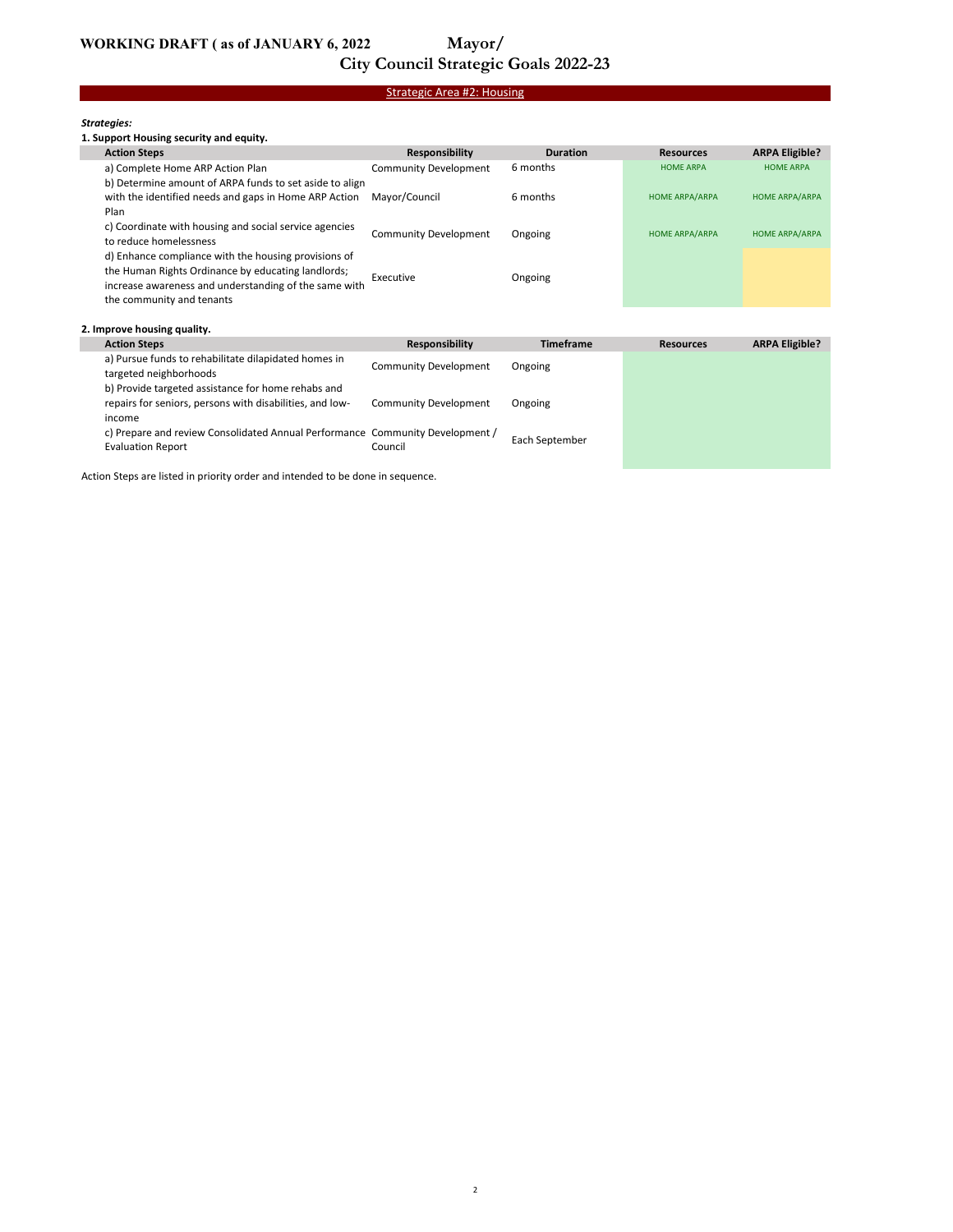# City Council Strategic Goals 2022-23

### Strategic Area #3: Infrastructure

#### Strategies:

| 1. Improve quality of current infrastructure assets.                                                                        |                                            |                  |                  |                       |  |
|-----------------------------------------------------------------------------------------------------------------------------|--------------------------------------------|------------------|------------------|-----------------------|--|
| <b>Action Steps</b>                                                                                                         | <b>Responsibility</b>                      | <b>Timeframe</b> | <b>Resources</b> | <b>ARPA Eligible?</b> |  |
| a) Develop asset management plan of existing<br>infrastructure (lighting, traffic signals, sanitary system,<br>and bridges) | <b>Public Works</b>                        | $Dec-22$         |                  |                       |  |
| b) Develop plan for funding, level of service, and to<br>replace/repair/build infrastructure (based on<br>assessment)       | <b>Public Works</b>                        | April 2023       |                  |                       |  |
| c) Update city infrastructure codes (subdivision/land<br>development)                                                       | Public Works /<br>Community<br>Development | $Dec-22$         |                  |                       |  |

#### 2. Increase investment in infrastructure equity.

| <b>Action Steps</b>                                                                                                                                                            | Responsibility                          | <b>Timeframe</b> |
|--------------------------------------------------------------------------------------------------------------------------------------------------------------------------------|-----------------------------------------|------------------|
| a) Solicit community input for use of EQL funding                                                                                                                              | Executive / Public Works                | Early March 2022 |
| b) Implement EQL selected projects                                                                                                                                             | Executive / Public Works /<br>BPAC      | $Dec-22$         |
| c) Develop budget and strategy to take advantage of<br>infrastructure grant funding for under-served areas<br>(prepare for select grants that have "shovel-ready"<br>projects) | Public Works / Community<br>Development | Summer 2023      |
| d) Incorporate an "equity lens" into priorities evaluation<br>(begin with street lights, traffic, sanitary).                                                                   | <b>Public Works</b>                     | $Dec-22$         |

#### 3. Expand Green infrastructure within the community.

| <b>Action Steps</b>                                                                                           | <b>Responsibility</b>                          | <b>Timeframe</b> | <b>Resources</b> | <b>ARPA Eligible?</b> |
|---------------------------------------------------------------------------------------------------------------|------------------------------------------------|------------------|------------------|-----------------------|
| a) Explore possible locations and funding for EV<br>infrastructure                                            | Public Works / SAC                             | $Dec-22$         |                  |                       |
| b) Evaluate options to enhance sustainability and<br>climate resiliency on city-owned property and facilities | Public Works / HR/Finance                      | $Dec-22$         |                  |                       |
| c) Explore "green" fee revenue (ex: plastic bags) and<br>green revolving funds                                | Public Works / SAC /<br>HR/Finance / Executive | $Dec-22$         |                  |                       |

Action Steps are listed in priority order and intended to be done in sequence.